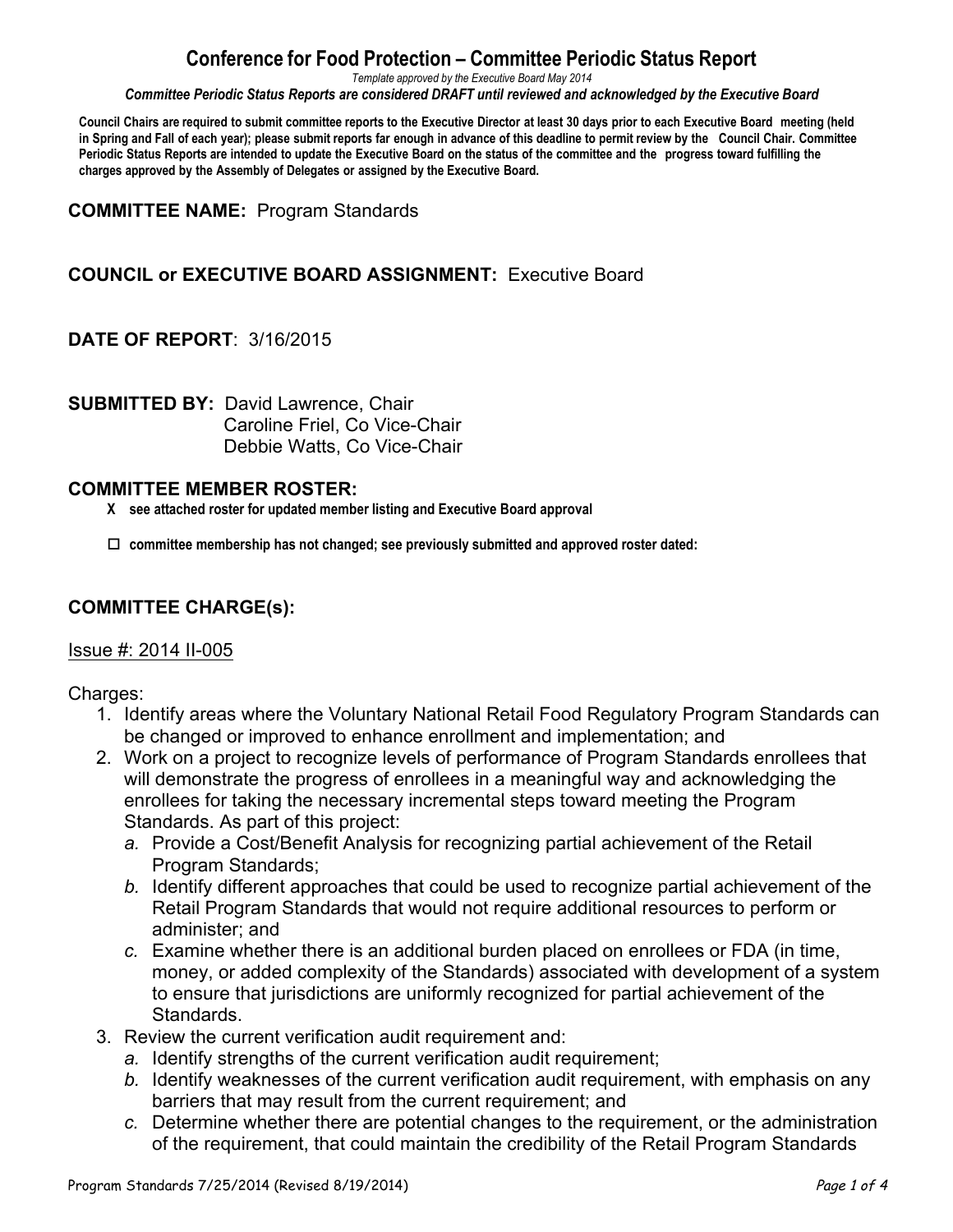# **Conference for Food Protection – Committee Periodic Status Report**

*Template approved by the Executive Board May 2014*

*Committee Periodic Status Reports are considered DRAFT until reviewed and acknowledged by the Executive Board*

while reducing barriers to achievement that may result from the current verification audit requirement.

- 4. Serve as a sounding board for FDA with respect to ideas generated during collaboration with the other entities such as NACCHO, PFP, AFDO.
- 5. Formulate resolutions to issues brought before the committee and report back at the 2016 CFP Biennial Meeting.

### Issue #: 2014 II-003

### Charges:

To solicit the support of industry to:

- 1. Identify the benefits to industry for regulatory authorities to achieve Standard 2, Standard 4, and Standard 7 of the Voluntary National Retail Food Regulatory Program Standards.
- 2. Examine methods to support regulatory efforts to achieve Standard 2, Standard 4, and Standard 7 of the Voluntary National Retail Food Regulatory Program Standards.
- 3. Report back at the 2016 CFP Biennial Meeting with recommendations on how the Conference can collaborate with industry to facilitate enrollment and achievement of the Voluntary National Retail Food Regulatory Program Standards.

## **COMMITTEE'S REQUESTED ACTION FOR EXECUTIVE BOARD (If Applicable):**

The committee chair and co vice-chairs request Executive Board approval of the updated 2014 – 2016 Program Standards Committee membership roster.

## **PROGRESS REPORT / COMMITTEE ACTIVITIES WITH ACTIVITY DATES:**

- 1. Progress on Overall Committee Activities:
	- **a.** Program Standards Committee membership included recruitment efforts to gain additional food industry and local regulatory members across the CFP regions. Additionally, there was solicitation of academic and consumer member.
	- **b.** There have been four (4) committee member withdrawals since approval of the committee roster at the August 2014 Executive Board meeting. One voting state regulatory member withdrew following employment by the FDA. One voting retail food industry member withdrew; however, a non-voting elective retail food industry member remains from the same corporate entity. Two at-large state regulatory members have withdrawn. One non-voting elective member is no longer with the state regulatory constituency, and we are requesting Executive Board approval of redesignation as an at-large academic member with IFPTI. Per the Constitution and Bylaws, a balanced ratio of regulatory to industry members has been maintained. The updated roster maintains this ratio by listing eight (8) regulatory and eight (8) food industry representatives as voting members. Any CFP members who expressed interest in the committee but who were not selected as voting members were designated as either electives or "at large" members. These electives and "at large" members have been included in all committee activities.
	- **c.** The first full committee call was held on September 17, 2014. The committee chair and co vice-chairs presented the recommendation that the charges be worked on at a subcommittee level to stay ahead of the Executive Board's due dates and to complete the charges by December 2015 or sooner. The committee members supported the recommendation. Two subcommittees were formed: (1) Issue 3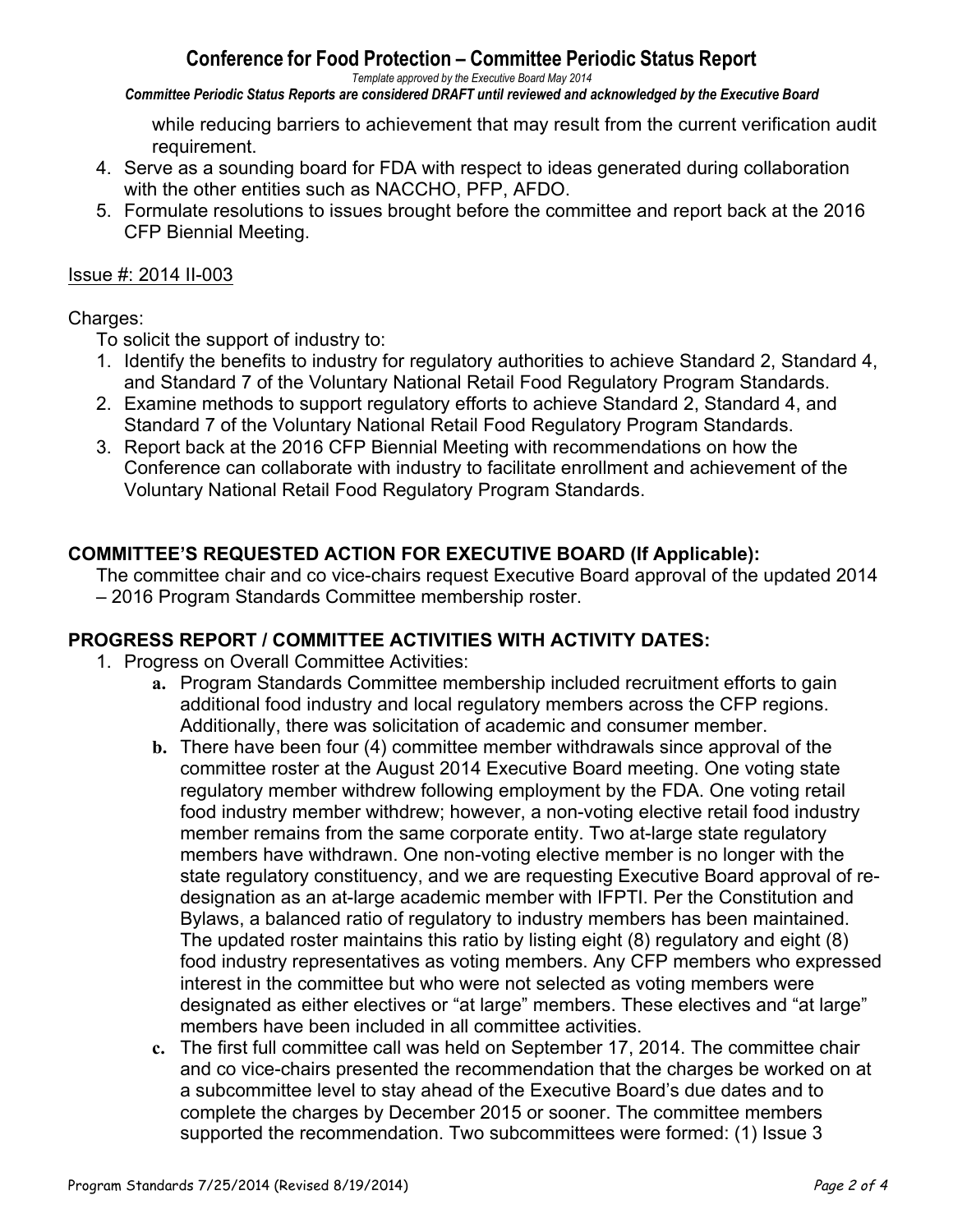# **Conference for Food Protection – Committee Periodic Status Report**

*Template approved by the Executive Board May 2014 Committee Periodic Status Reports are considered DRAFT until reviewed and acknowledged by the Executive Board*

Subcommittee with co-leads Caroline Friel and Todd Mers, and (2) Issue 5 Subcommittee with co-leads Debbie Watts and Angie Cyr. Each member expressed their interest in either or both subcommittees.

- **d.** As of March 16, 2015, the Issue 3 subcommittee has met five times (October 15, 2014; November 12, 2014; January 14, 201; February 11, 2015; and March 11, 2015). The Issue 5 subcommittee has met three times (October 31, 2014; December 3, 2014; and January 23, 2014).
- **e.** To begin working on a request from the FDA, the full committee will next meet on April 15, 2015 and will meet at least once monthly through July 2015.
- **2.** Progress Addressing Each Assigned Committee Charge:

Issue #: 2014 II-005 (Issue 5 Subcommittee)

Charge 1: On March 9, 2015, Stephen Hughes, FDA consultant to the committee, notified the committee chair of a request from the FDA to the Program Standards Committee to review the FDA's proposed draft changes to language in Standard 4 and 7 of the Voluntary National Retail Food Regulatory Program Standards. The Standard 4 assignment is pursuant to work conducted by an FDA internal workgroup to address the 2012 CFP Recommendations from Uniform Inspection Program Audit Pilot Project (Issue 2012 II-025). The Standard 7 assignment is also from an FDA internal workgroup with a request for the committee to provide feedback. The committee has established a timeline for completion of these Charge 1 assignments by the end of July 2015. Upon completion of the assignment, the full Program Standards committee will need to submit an issue(s) for the 2016 CFP biennial meeting regarding any proposed changes to Standards 4 and 7.

Charge 2: The Issue 5 subcommittee's leadership has discussed the scope of work needed to complete Charge 2. Work on this charge can be initiated before the 2016 CFP biennial meeting but may not be concluded until the next biennial meeting cycle. The committee will determine what levels of partial achievement of the Program Standards could be recognized and then look at the cost/benefit analysis.

Charge 3: Work on Charge 3 commenced at the August 27 - 28, 2014 wrap-up meeting of the NACCHO Program Standards Mentorship Cohort 3 in Washington, DC. At that meeting, NACCHO hosted a facilitated discussion with mentee and mentor local health departments on the strengths and weaknesses of the current Program Standards verification audit process. Information collected at this meeting served to inform the Issue 5 subcommittee so that common themes about the current verification audit process could be established. The Issue 5 subcommittee is in the final stages of developing a questionnaire to solicit information from those Program Standards enrollees who have been enrolled for at least one year on the current verification audit process. The intent of the questionnaire is to seek feedback on the current audit process and what improvements can be made to address barriers to enrollees with regards to the audit process. Using SurveyMonkey®, the survey will be distributed in April 2015 by email to the agency contacts provided on the FDA's listing of Program Standards enrollee jurisdictions. The subcommittee will use feedback from the survey to complete Charge 3 and any recommendations to the FDA for improvements to the current verification audit process will be made using the issue submission process for the 2016 CFP biennial meeting.